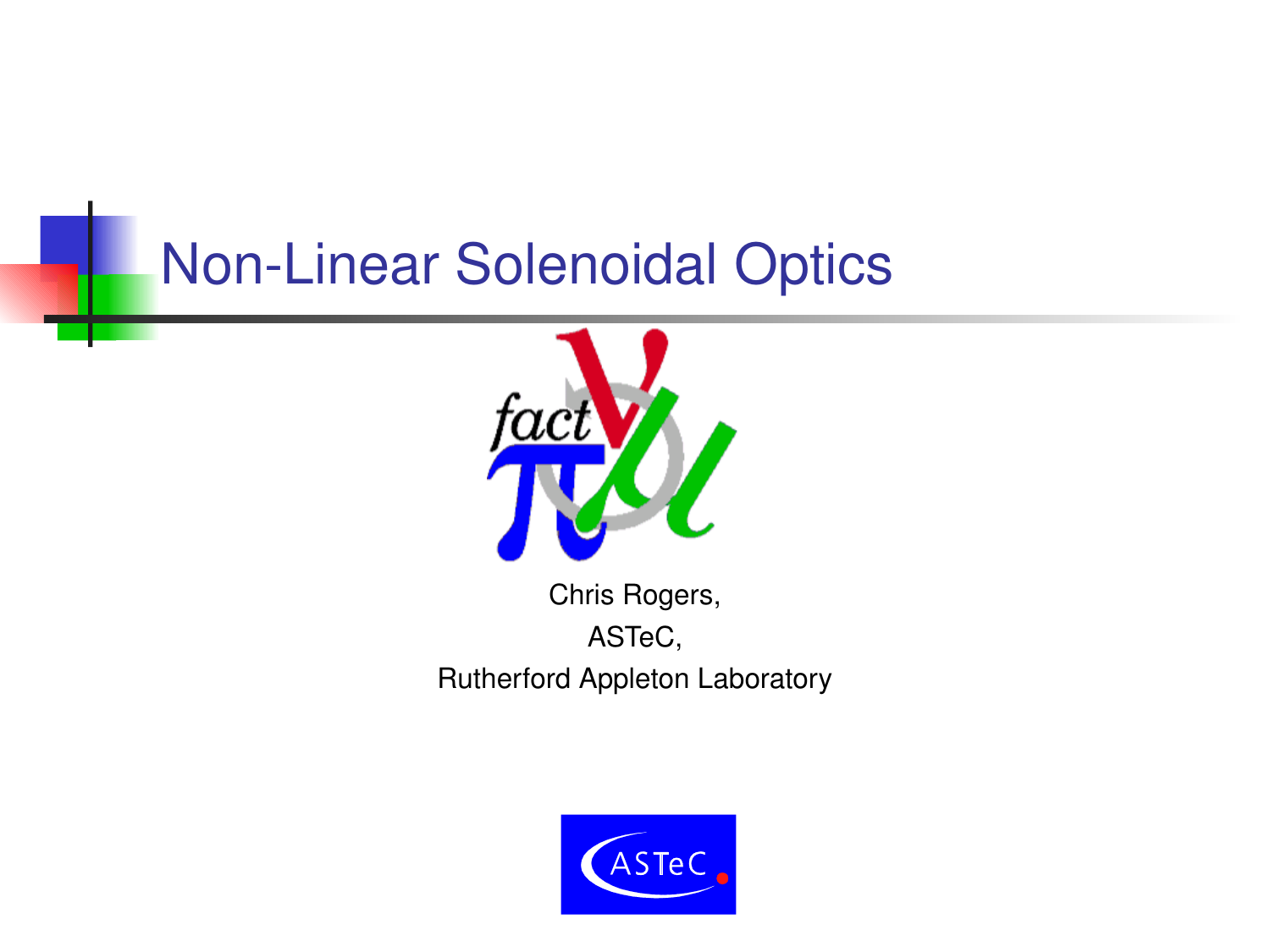## Emittance Growth and Beam Loss

- I get quite a bit of beam loss in my cooling channel
	- Significant even in the absence of absorbers
	- Exarcerbated by introduction of RF cavities
		- No "Bunching mode" here  $\Rightarrow$  17.5 MV/m running at 0° phase
			- **Want to look at optical losses in absence of absorber material**
		- Rather larger bucket than in normal running
		- **Expect these optics-induced losses to be worse in normal running**
- Try using mapping technique to study optical heating
	- Expand (x,y,t;px,py,E) as a mapping across a cooling cell
	- Ignore material effects
- Focus in this talk on mapping techniques
	- Not so much about lattice development here



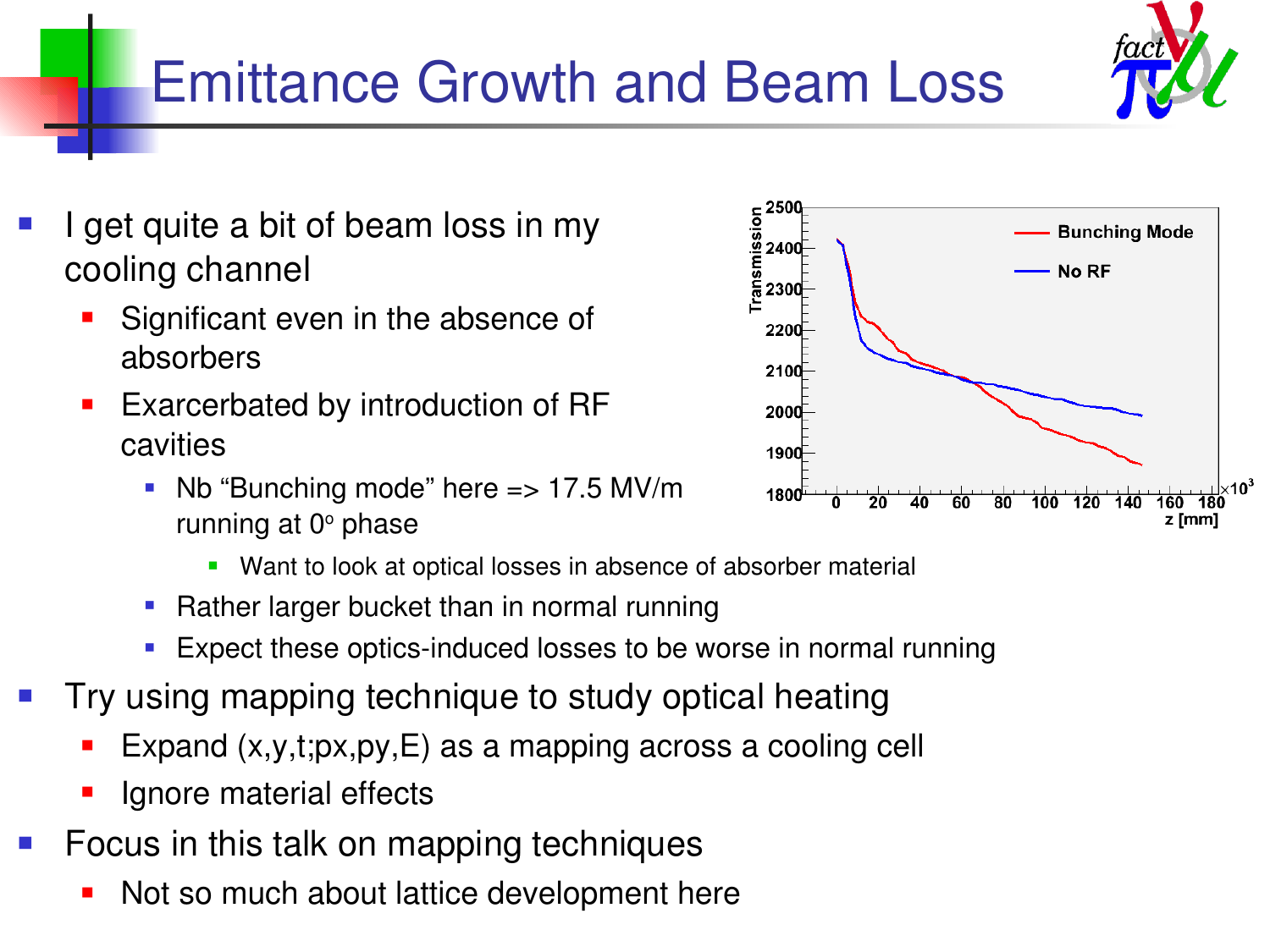#### Linear Least Squares





- e.g.  $x_{in}$  ->  $x_{out}$  as a 4th order polynomial
- Consider Linear Least Squares fit of input particle data to output particle data after tracking through G4MICE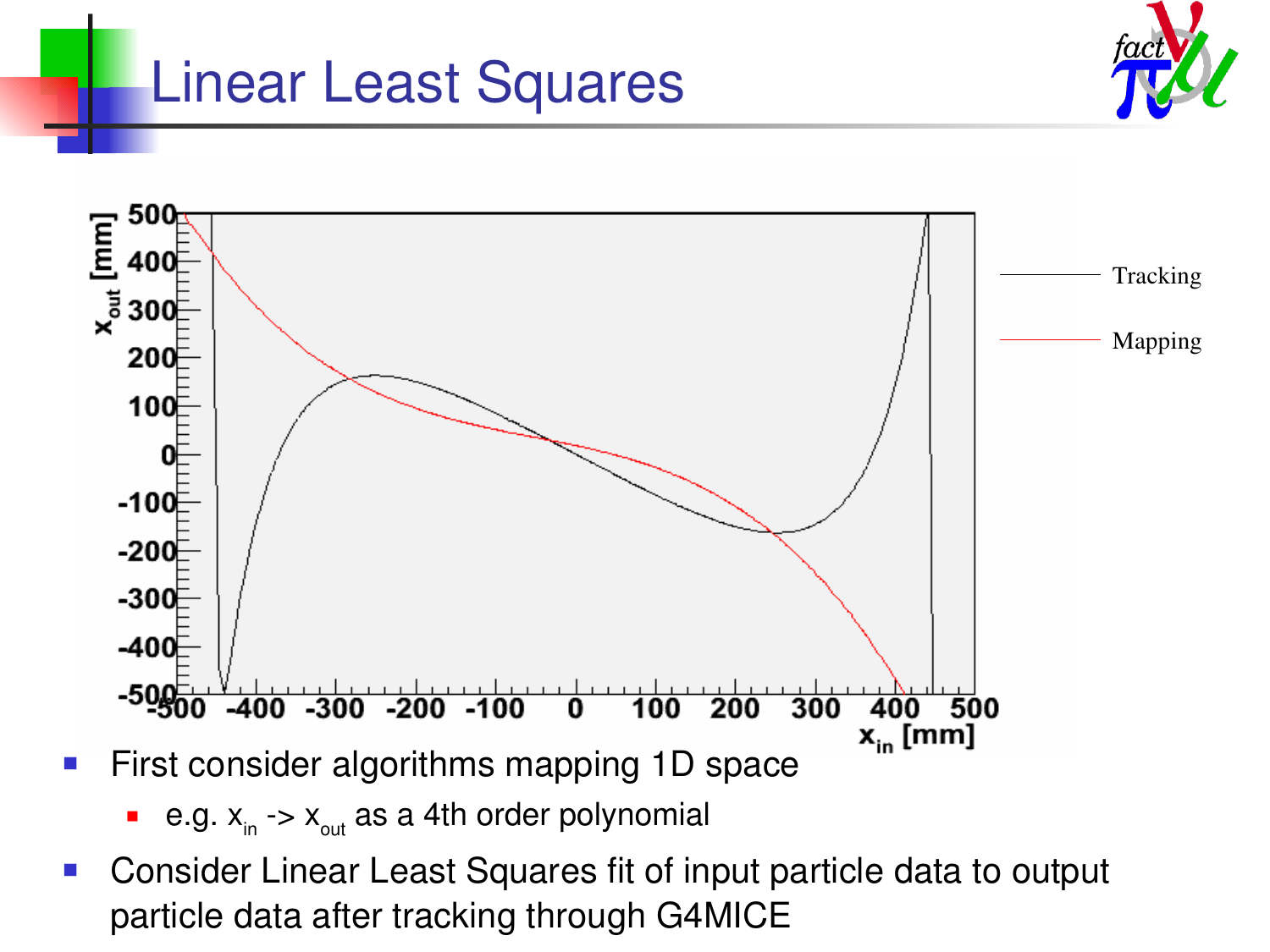





Force the polynomial 1st derivative here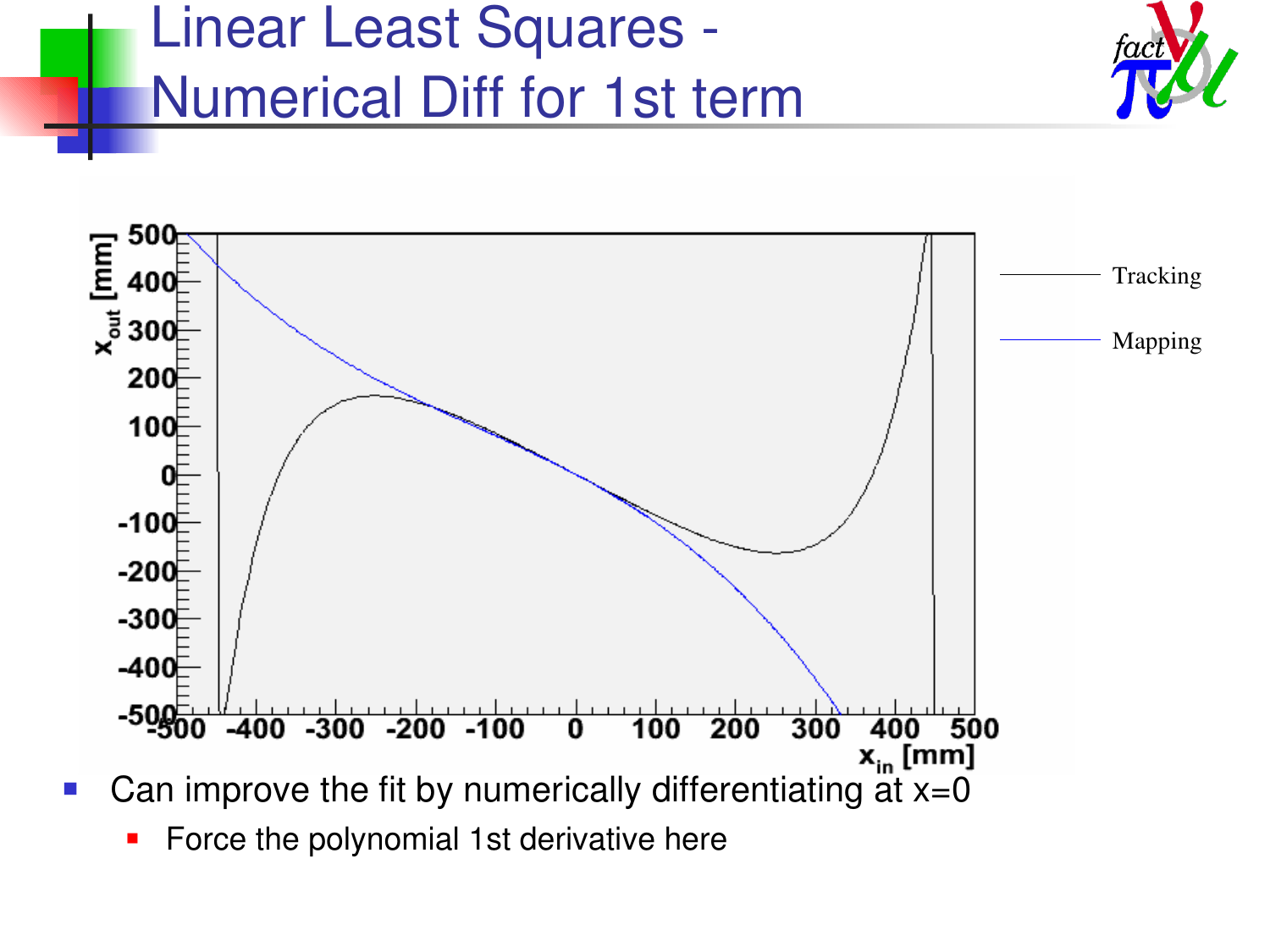#### Linear Least Squares - Chi2 Cut



- Alternatively try applying a cut on particles with large amplitudes
	- **-** Reduce the size of the amplitude acceptance until difference between fit and true data is small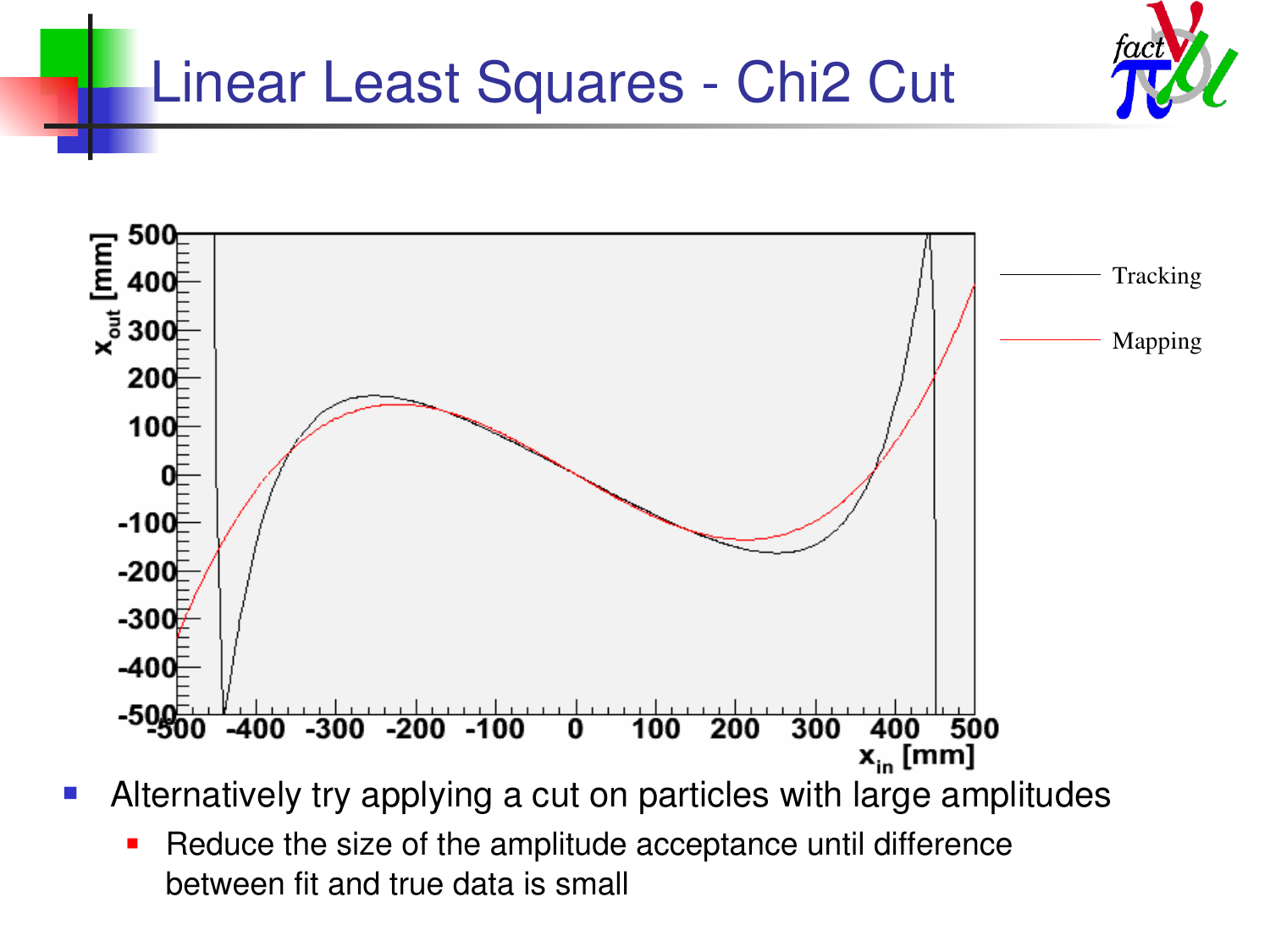## Linear Least Squares - Numerical Diff for 1st term and Chi2 Cut

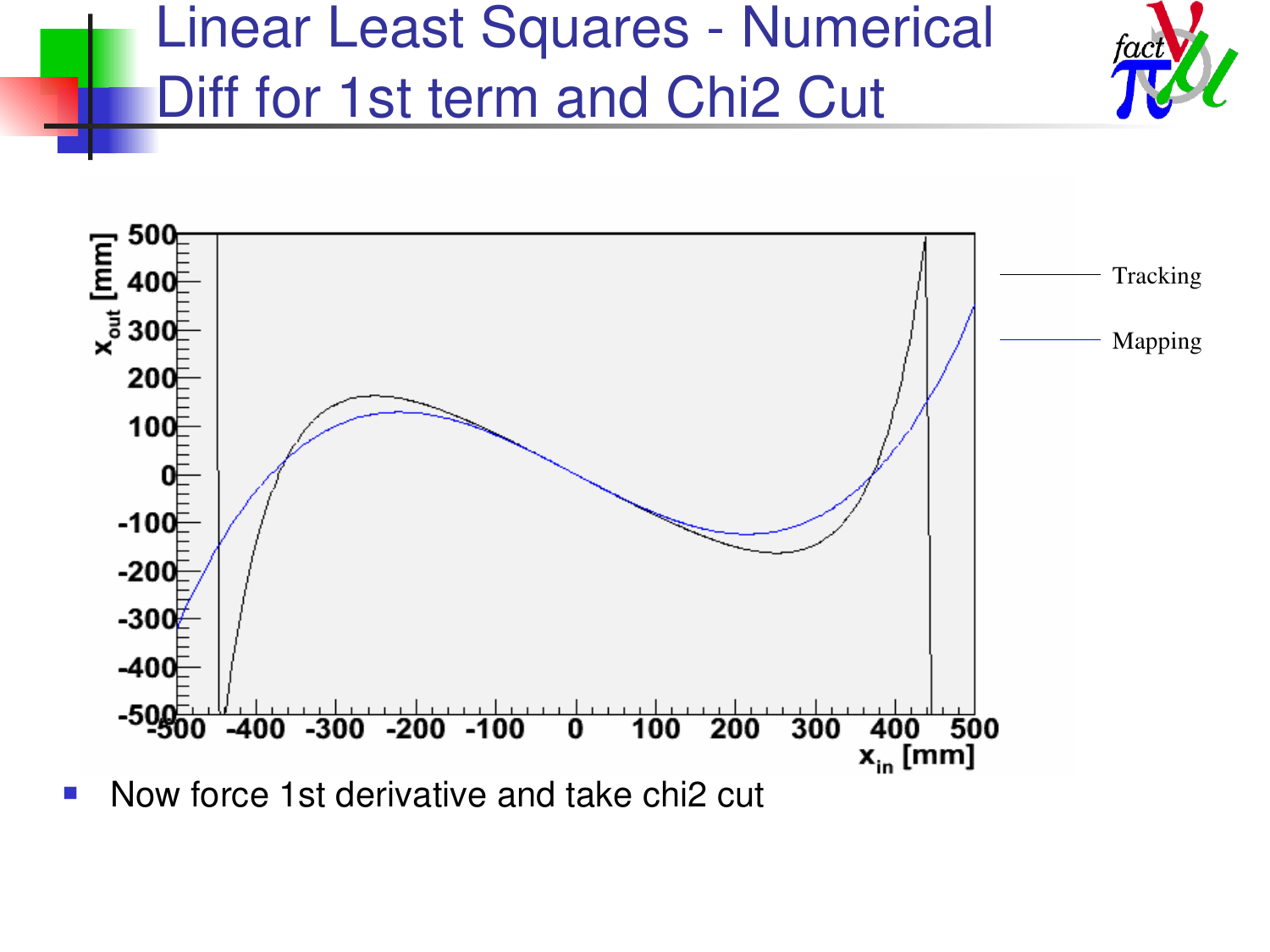

- Convergence as a function of chi2 limit
	- Seems to converge reasonably well, better w/o numerical derivative
	- **Prefer not to force the 1st order differential** 
		- **Probably because error in numerical derivative**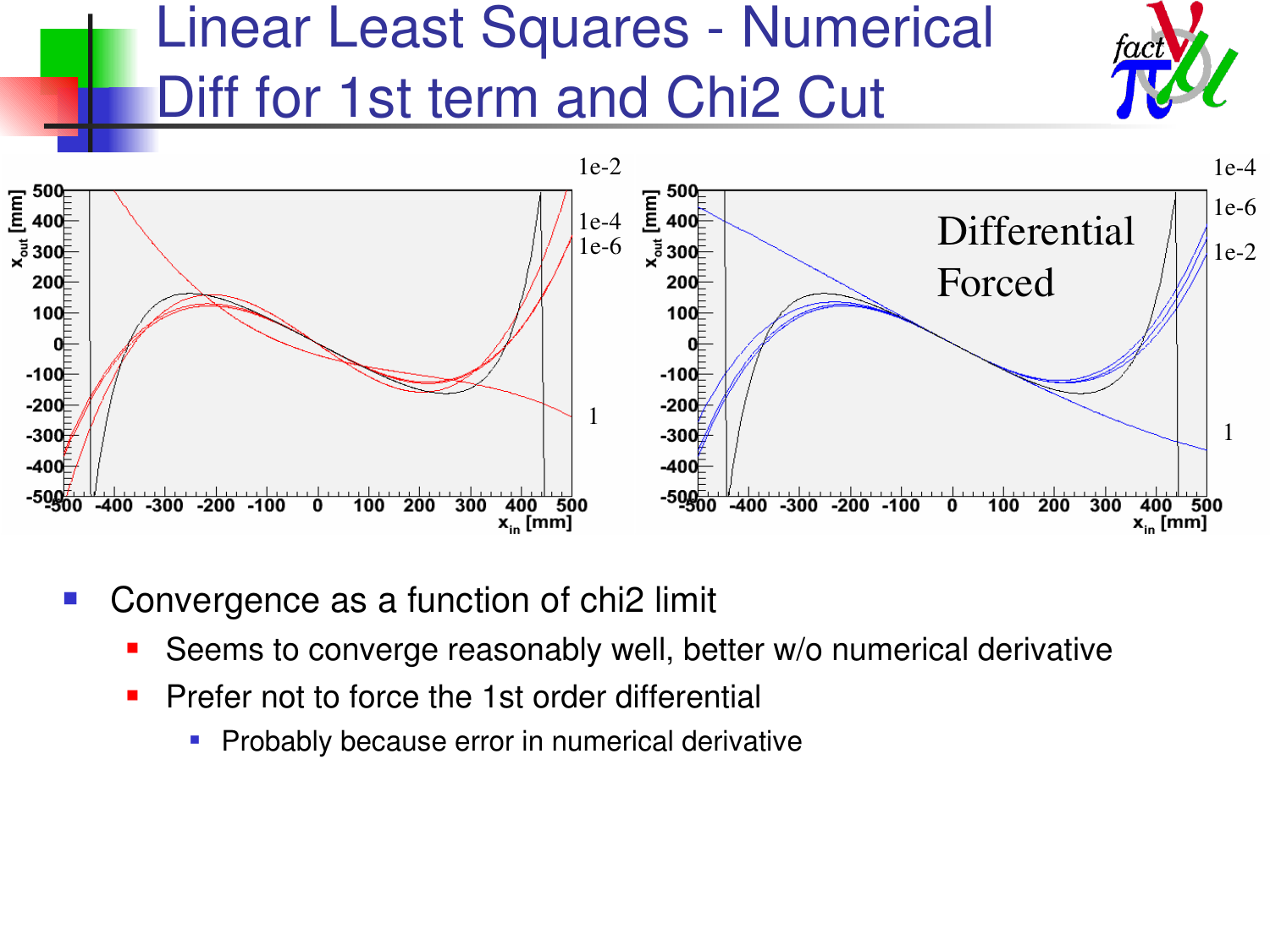

## Longitudinal phase space

- Consider a "real" application longitudinal phase space
	- Fire shells of particles at various amplitude
	- Look at (mapping tracking) as a function of distance from the reference trajectory
	- In general, higher order polynomials => better fit
	- At some point adding extra terms doesn't really help
	- Using the trick of applying fit only in a region where the polynomial matches tracking results

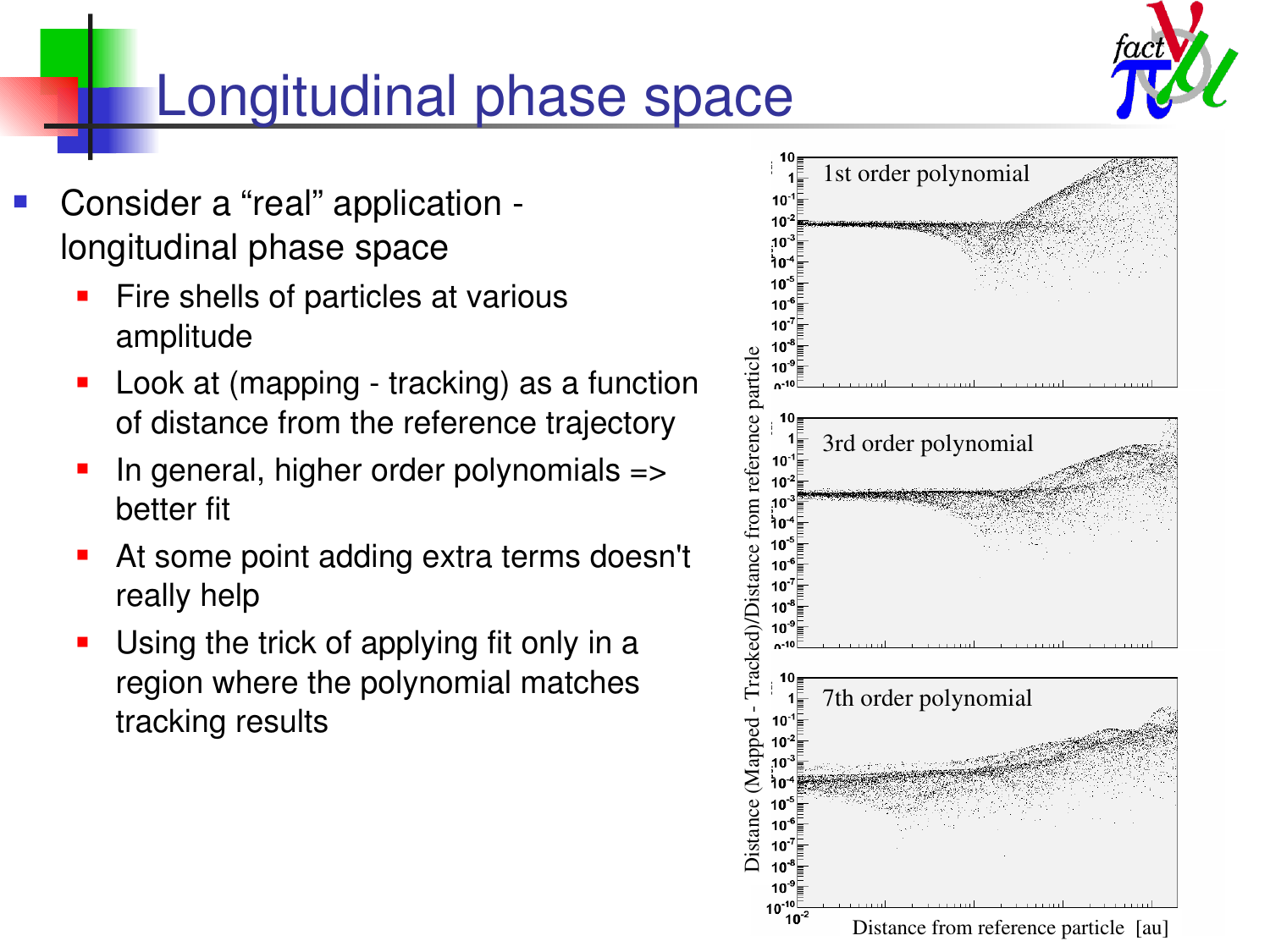

# Constrained polynomial

- Try a slightly different algorithm
	- As above, but instead of fitting to an nth order polynomial, I:
		- **Fit to a 1st order polynomial**
		- Fit to a second order polynomial forcing first order terms to be as above
		- Repeat up to nth order
	- Fit looks a bit better...
	- Equivalent to "forcing differential" in 1D example
		- **But can include higher polynomial terms**

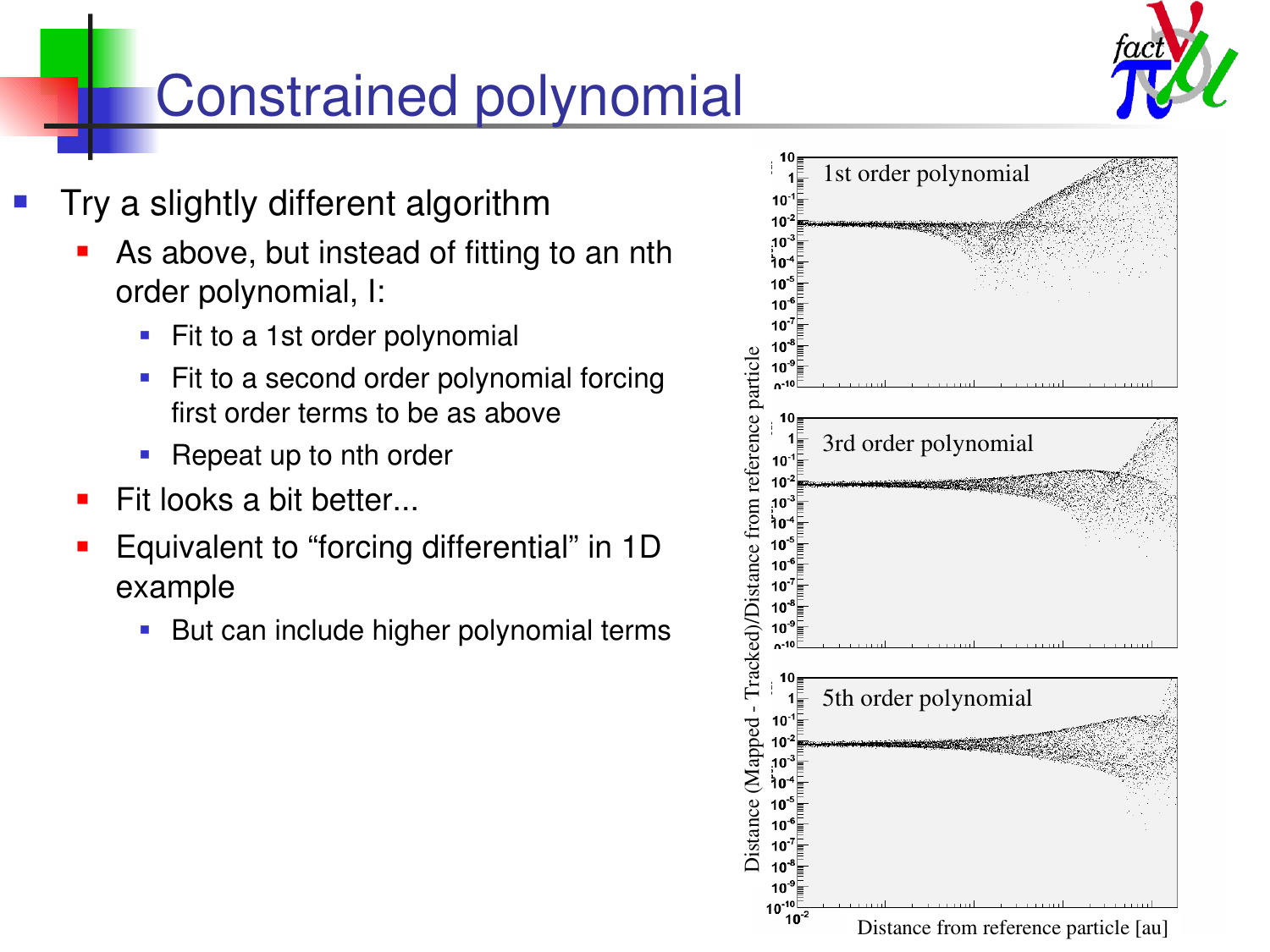

#### Transverse phase space

- Can extend to 4D (x,y,px,py)
	- Main contribution from 3rd order polynomial terms
	- **Fits with beam optics**
	- In theory expect 3rd order spherical aberrations
	- Slight improvement from 4th order terms
	- No real contribution beyond 4th order
		- **Presumably algorithm starts running out of** steam beyond 4th order
- No improvement from constraining at lower order

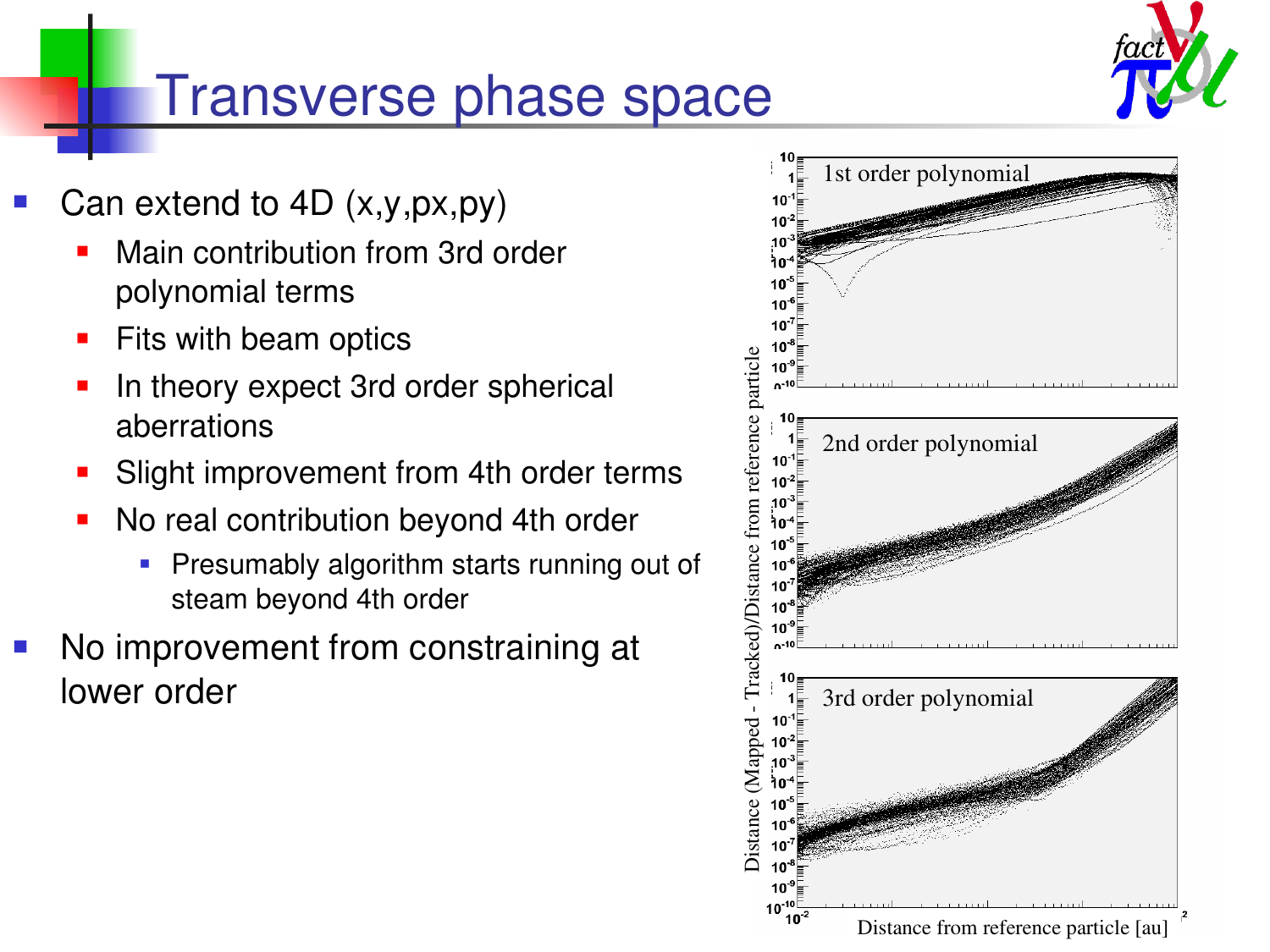# **Non-Linear Terms vs End Field**





- These non-linear terms are quite dependent on length of solenoid fringe field
- **For very short fringe fields 3rd order** terms become large
	- $\blacksquare$  d<sup>2</sup>B<sub>z</sub>/dz<sup>2</sup> becomes large
	- **e**.g. consider tanh model for  $B_z(r=0)$
	- **B**<sub>z</sub> = tanh[(z-z<sub>0</sub>)/ $\lambda$ ] + tanh[(z-z<sub>0</sub>)/ $\lambda$ ]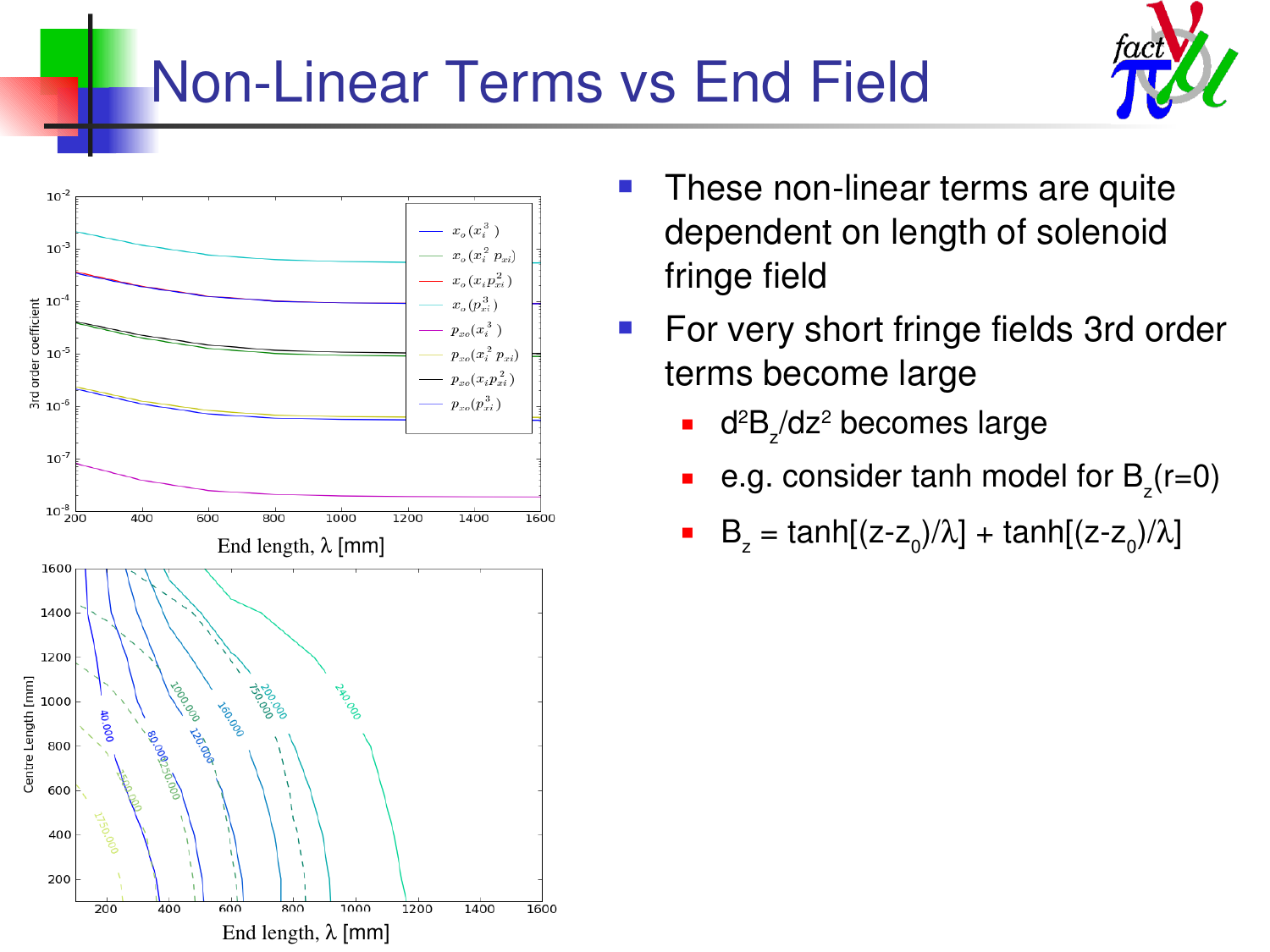

### Stability vs tracking - x vs px



Is this an effect from tracking accuracy?

- Estimate algorithmic stability by looking at coefficient variance after calculation with several sets of particles
- **Reasonably stable so long as tracking is ok** 
	- **error on polynomial coefficient**  $\sim$  **1%**
- (Can do better with better set of particles this is a Gaussian beam)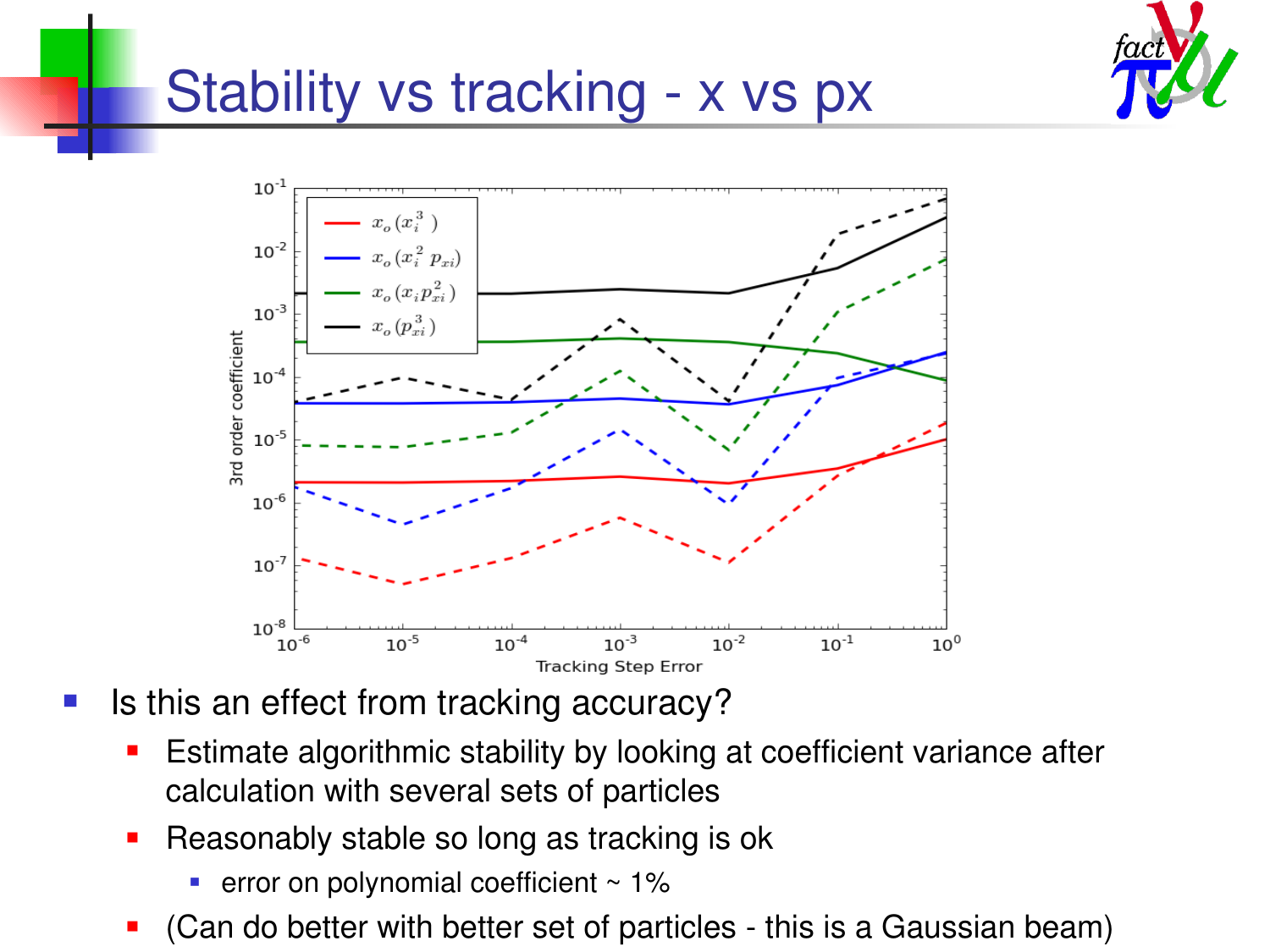

## 6D Mapping

- Can extend to 6D (t,E,x,y,px,py)
	- In 6D need to constrain at lower order
	- Non-linear terms at 2nd order
	- 3rd order contribution doesn't make much difference
		- **-** Algorithm running out of steam even at 3rd order...

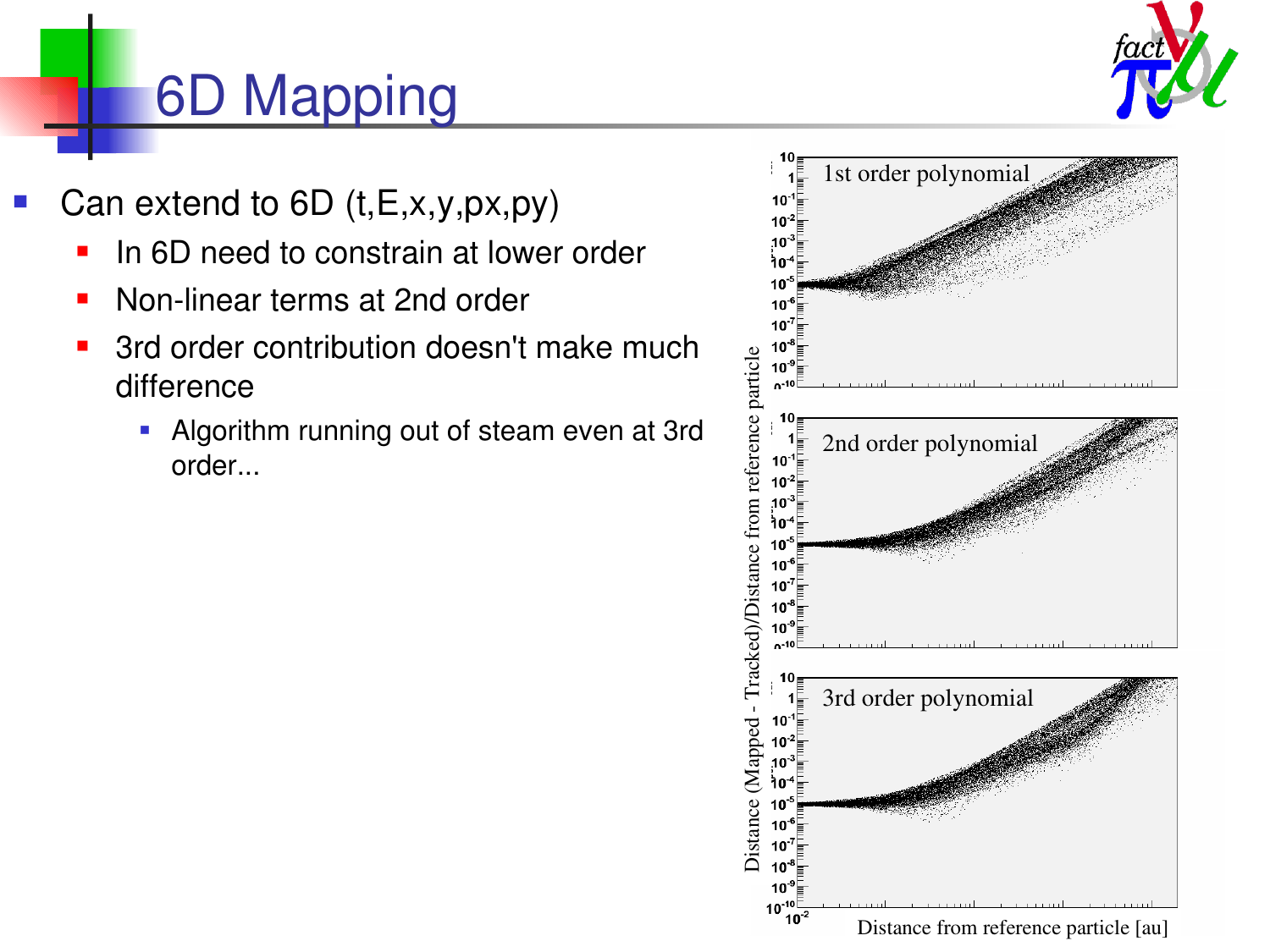### E.g. Effect of Momentum



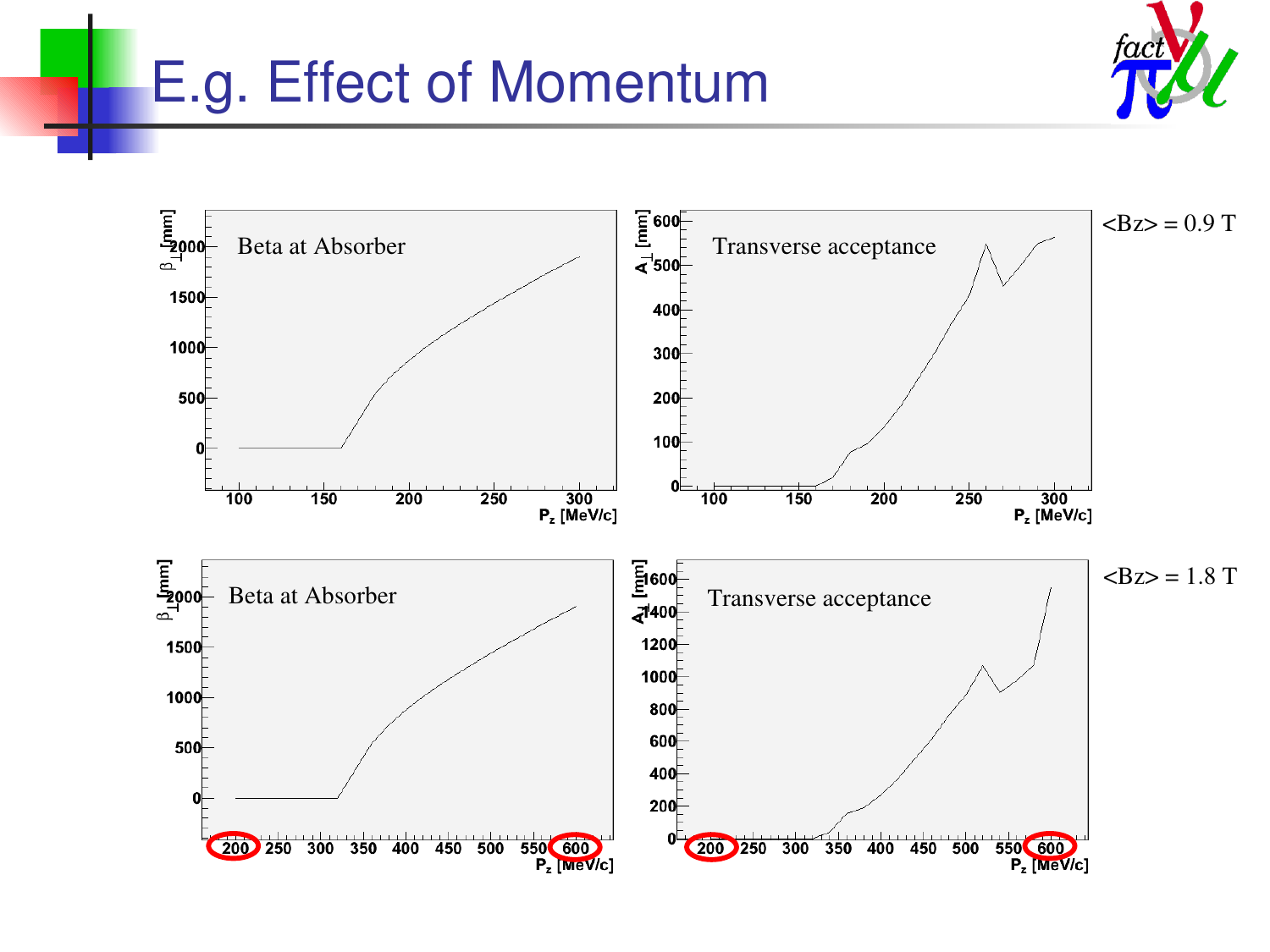### E.g. Effect of Momentum